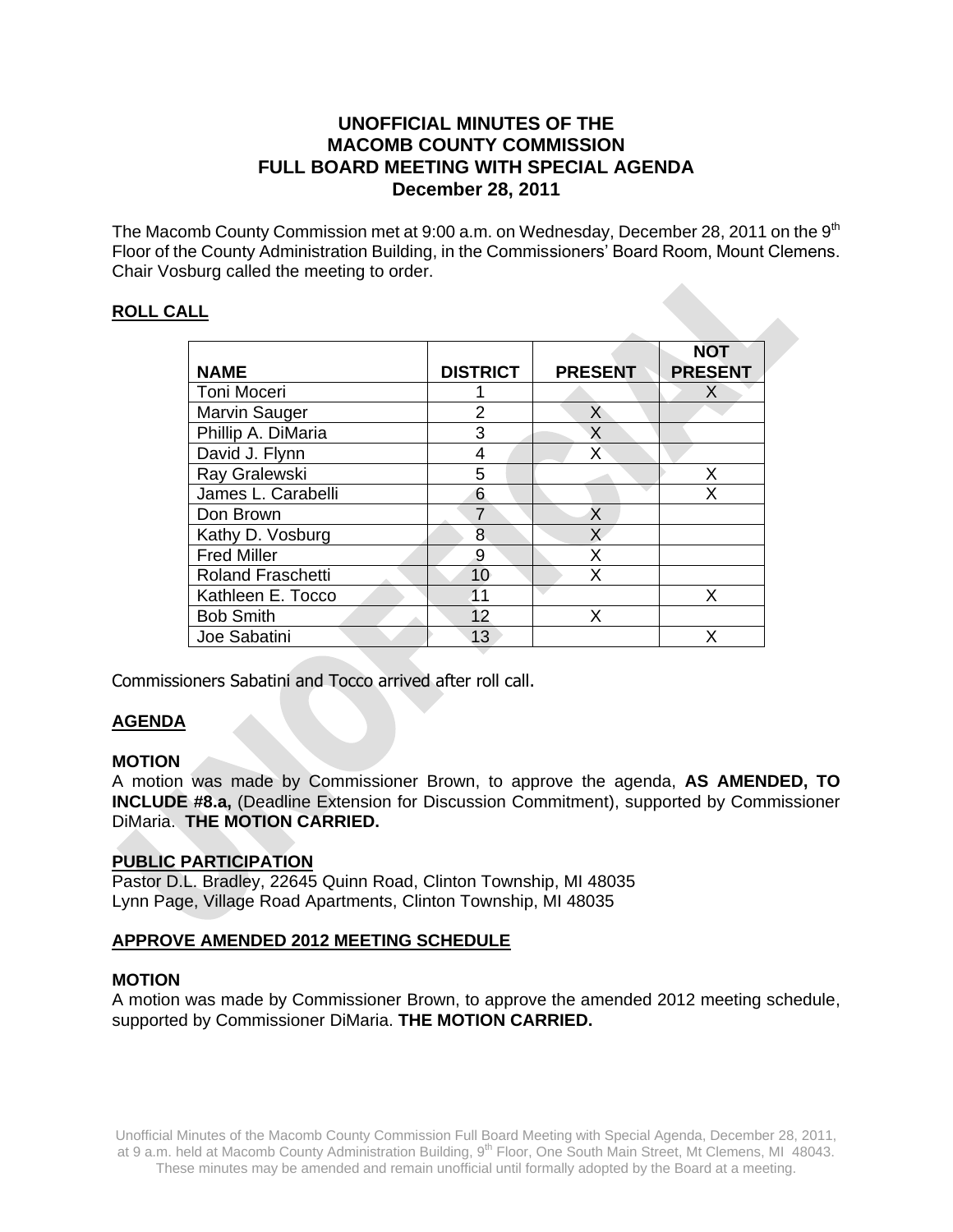## **EXECUTIVE SESSION TO DISCUSS LABOR NEGOTIATIONS**

#### **MOTION**

A motion was made by Commissioner DiMaria, to enter into executive session, supported by Commissioner Flynn.

A roll call vote was taken. Voting Yes were: Brown, DiMaria, Flynn, Fraschetti, Miller, Sabatini, Sauger, Smith, Tocco and Vosburg. There were 10 Yes votes. There were 0 No votes

### **THE MOTION CARRIED.**

The Board entered executive session at 9:19 a.m. with it concluding at 9:26 a.m.

### **APPROVE RATIFICATION OF COLLECTIVE BARGAINING AGREEMENTS**

#### **MOTION**

A motion was made by Commissioner DiMaria, to ratify the Michigan Nurses Association, Unit I Contract, supported by Commissioner Flynn. **THE MOTION CARRIED.**

### **APPROVE REQUEST FOR DEADLINE EXTENSION FOR DISCUSSION COMMITMENT**

#### **MOTION**

A motion was made by Commissioner Tocco, to receive an update on negotiations by January 10, 2012, supported by Commissioner Flynn. **THE MOTION FAILED.**

Commissioner Flynn indicated that there will be a Board Operations Committee Meeting on January 10, 2012.

After discussion, a representative from County Executive's Office agreed to present the new Tolling Agreement for review by January 23, 2012 and vote on January 26, 2012.

#### **MOTION**

A motion was made by Commissioner Brown, to approve the extension of the Tolling Agreement, supported by Commissioner Sauger. **THE MOTION CARRIED**.

## **NEW BUSINESS**

Commissioner Flynn requests that Full Board (Organizational) meeting be changed to January 10<sup>th</sup> to comply with requirement that Organizational meeting be first meeting of year.

### **PUBLIC PARTICIPATION**

Pastor D.L. Bradley, 22645 Quinn Road, Clinton Township, MI 48035 Lynn Page, Village Road Apartments, Clinton Township, MI 48035

Unofficial Minutes of the Macomb County Commission Full Board Meeting with Special Agenda, December 28, 2011, at 9 a.m. held at Macomb County Administration Building, 9th Floor, One South Main Street, Mt Clemens, MI 48043. These minutes may be amended and remain unofficial until formally adopted by the Board at a meeting.